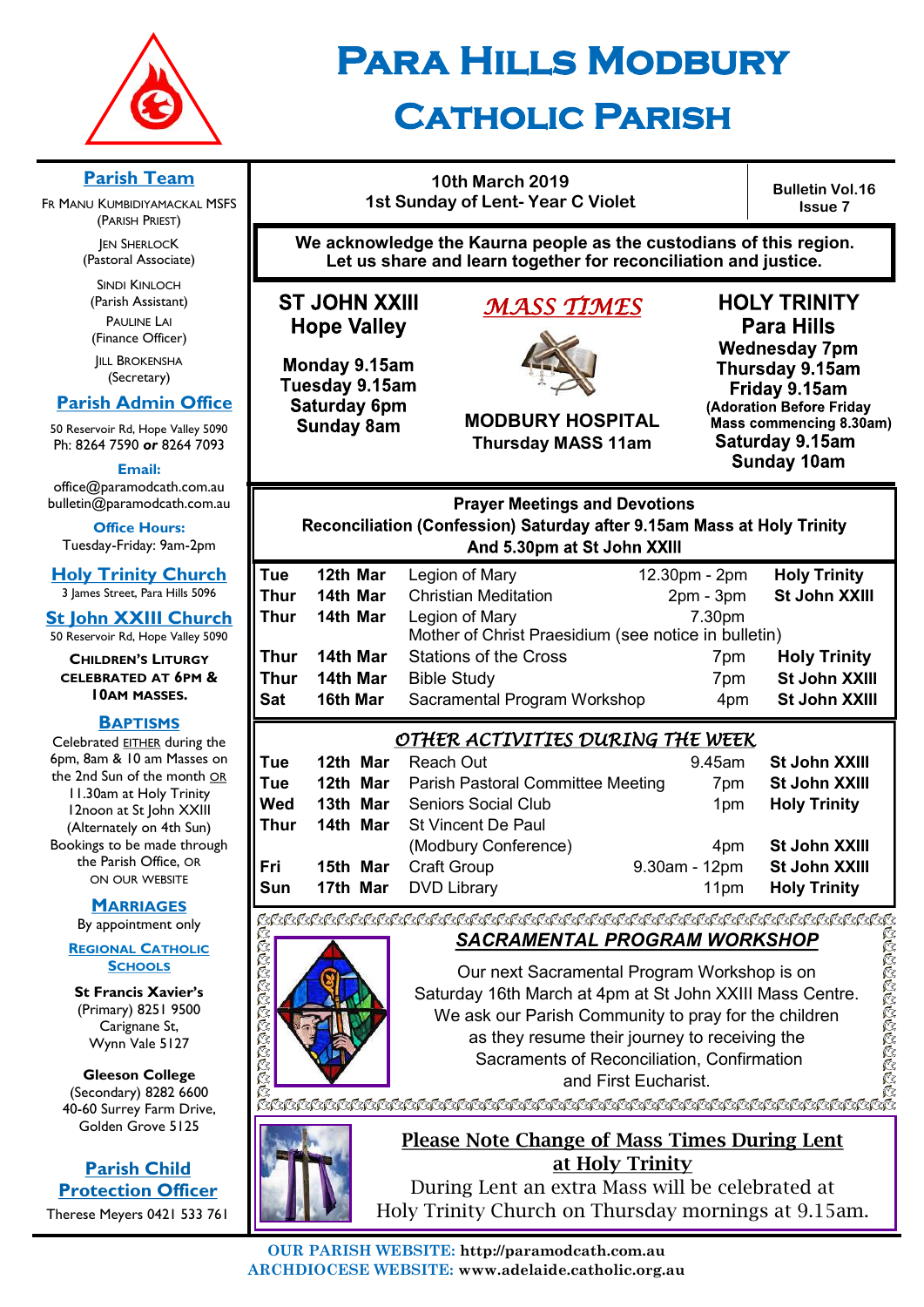#### **The Path to Easter: Our Lenten Renewal**

Each year, through Mother Church, God "gives us this joyful season when we prepare to celebrate the paschal mystery with mind and heart renewed… as we recall the great events that gave us new life in Christ" (Preface of Lent I). The celebration of the Paschal Triduum of Christ's passion, death and resurrection, the culmination of the liturgical year, calls us yearly to undertake a journey of preparation, in the knowledge that our being conformed to Christ is a priceless gift of God's mercy.

Indeed, when we fail to live as children of God, we often behave in a destructive way towards our neighbours and other creatures – and ourselves as well – since we begin to think consciously that we can use them as we will. Unless we tend constantly towards Easter, towards the horizon of the Resurrection, the mentality expressed in the slogans

"I want it all and I want it now!" and "Too much is never enough", gains the upper hand. Once God's law, the law of love, is forsaken, then the law of the strong over the weak takes over. The sin that lurks in the human heart takes the shape of greed and unbridled pursuit of comfort, lack of concern for the good of others and even of oneself. It leads to the exploitation of creation, both persons and the

environment, due to that insatiable covetousness which sees every desire as a right and sooner or later destroys all those in its grip. The path to Easter demands that we renew our faces and hearts as Christians through

repentance, conversion and forgiveness, to live fully the abundant grace of the paschal mystery.

Lent invites us to embody the paschal mystery more deeply and concretely in our personal, family and social lives, above all by fasting, prayer and almsgiving. Fasting, that is, learning to change our attitude towards others and all of creation, turning away from the temptation to "devour"

everything to satisfy our voracity and being ready to suffer for love, which can fill the emptiness of our hearts. Prayer, which teaches us to abandon idolatry and the

self-sufficiency of our ego, and to acknowledge our need of the Lord and his mercy. Almsgiving, whereby we escape from the insanity of hoarding everything for ourselves in the illusory belief that we can secure a future that does not

belong to us. And thus, to rediscover the joy of God's plan for creation and for each of us, which is to love him, our brothers and sisters, and the entire world, and to find in this love our true happiness.

The "Lenten" period of forty days spent by the Son of God in the desert of creation had the goal of making it once more that garden of communion with God that it was before original sin (cf. Mk 1:12-13; Is 51:3). May our Lent this year be a journey along that same path, bringing the hope of Christ to all creation, so that it may be "set free from its bondage to decay and obtain the glorious liberty of the children of God" (Rom 8:21).

Let us not allow this season of grace to pass in vain! Let us ask God to help us set out on a path of true conversion. Let us leave behind our selfishness and self-absorption. Let us stand beside our brothers and sisters in need, sharing our spiritual and material goods with them. In this way, by

concretely welcoming Christ's victory over sin and death into our lives, we will also radiate its transforming power to all of creation.

Tanulumbedramataked

Readings for 17th March 2019 1st Reading Genesis 15:5 - 12, 17 - 18 2nd Reading Philippians [3:17](javascript:expandDetail(%22reading%22,%22SR%22,%22N04ORSUC%22,%20%22right_content_middle%22,%22%22);) - 4:1 Gospel Luke 9:28 - 36

#### **Our Community's Prayer Petitions**  *PLEASE NOTE: THE NAMES ON THE SICK LIST WILL REMAIN FOR TWO MONTHS ONLY UNLESS OTHERWISE NOTIFIED.*

**BULLETIN PRAYER LIST:** Please note that names can only be added to this list by immediate family, or the ill person themselves (for reasons of privacy).

#### **Please Remember in your Prayers Those who are sick, especially:**

Asher Caudle, David North, Elijah Neri, Wayne Collins, Antoinette Pascale, Marg Dolman, Charlotte Fussell, Selena (Rose) Quinn, Phyllis Anthony,

Pam Ridley, Reta Lockyer, Michael Pritchard, John MacGrath, Ken Robinson, Graham Armstrong, Mary Redmond, Graham Speed, Marlen Piineda, David Truman, Bruce Mc Andie, Rosa Maria Santos, Sean Molloy, Betty Roper, Imperia De Ionno, Julie Reimann, Imelda Schulz,

Maddison Calleja, Janice Forrester, Ray Zielonka, Jim Marlow,

Gerry Canavan, Jayden Lee, Audrey Athayde, Marie Boulton, Sr. Marleen Dewar OLSH, Kay Kennedy, Rita Robinson, Eileen Ryan, Gary Lockyer, Yvonne Summers, Darcy Ridley, Marie Bakaj, Regan Barry, John Cherry, Dudley Dolman, Fr. Michael Walsh, Pat Feutrill, Paul Holmes, Michael Lochhead.

#### **Recently Deceased**

Monsignor Denis Edwards, Alice Haughton, Laurel Barr



Thandolwayo, a 12-year-old girl in Zimbabwe, would walk seven kilometers each day to collect contaminated water for her family. She then went to school exhausted from hours fetching and carrying water. It looked like she would never realise her

hope of finishing her education and becoming a nurse, until a Caritas Australia supported project created access to clean water helping Thandolwayo to stay at school and achieve a future full of hope. **Please donate to Project Compassion 2019 to provide clean water and a future full of hope for vulnerable communities in Zimbabwe. Lives change when we all give 100%.** You can donate through Parish boxes and envelopes, by visiting [www.caritas.org.au/projectcompassion](http://www.caritas.org.au/projectcompassion) or phoning 1800 024 413.

#### **PROJECT COMPASSION**

Each year Project Compassion brings thousands of Australians in solidarity with the world's poor to help end poverty, promote justice, and uphold dignity. The annual Lenten-time event raises both funds and community awareness about important global issues, and Caritas Australia's role in empowering the world's most vulnerable people.

**The Caritas Australia Project Compassion boxes and envelopes for Lent are now available for collection at the back of the Church**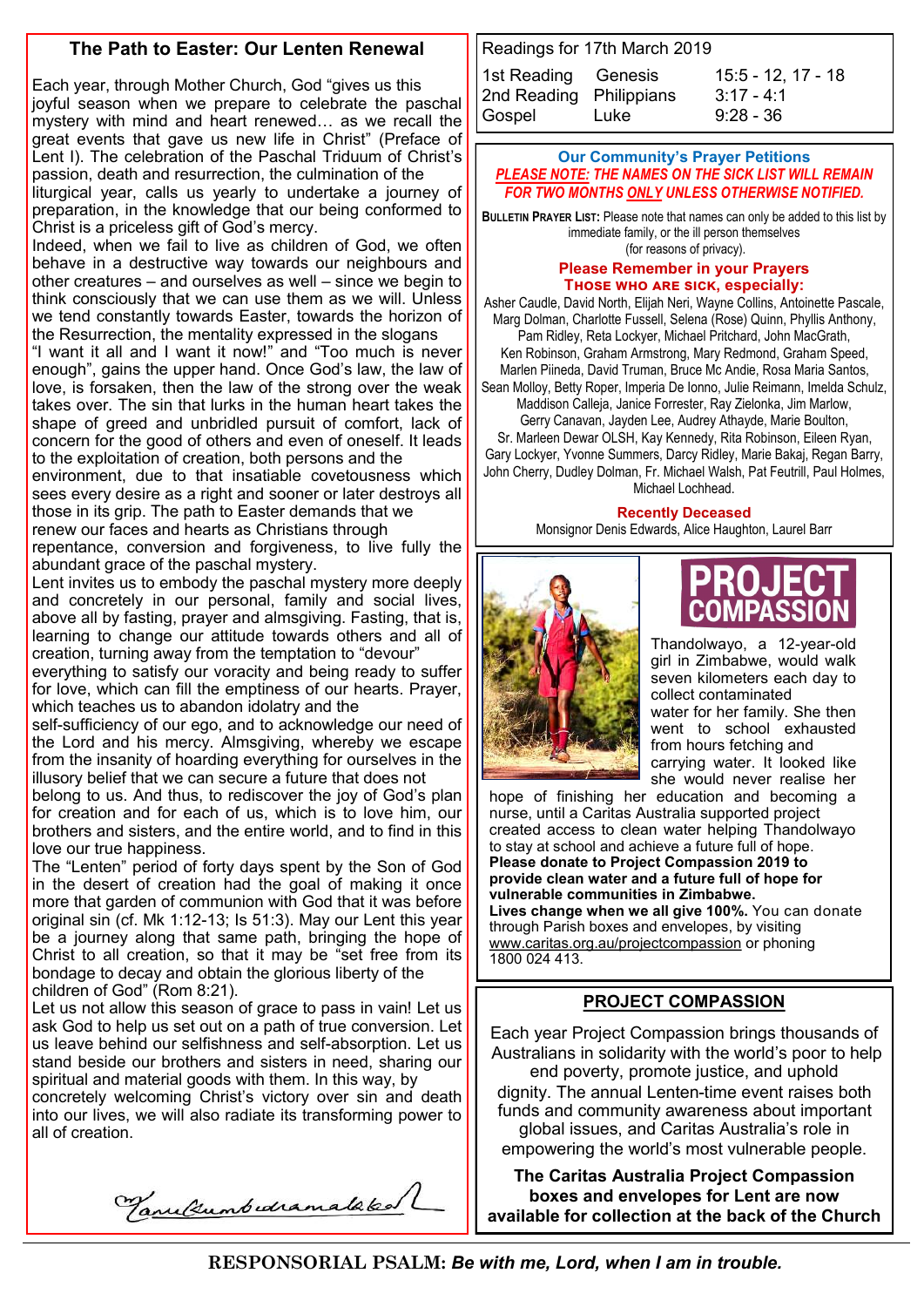#### **ST VINCENT DE PAUL HQ: 1300 729 202 from 9.00am — 1.00pm or www.vinnies.org.au**



#### **St Vincent de Paul Modbury Conference**

*Lord your timeless lesson sings out in the voice of constant waves, in the wind through the trees and in the harmonies of life. Wash clean our ears to hear you, make us listen now, for we need your great wisdom to assist us in our life. Amen.*

A quiet week for calls in the heat with only two requests lodged on the 1300 729 202 number in the Franklin St. Support Centre. Our pantry stocks remain in good shape generally thanks to the generosity of donated goods in the basket. The bread and rolls we put out for collection at Mass are free – we get them for nothing, and sometimes we have more than we need for home visits.

Our immediate needs in the pantry are: Vegemite, Rice (1kg), Coffee and Breakfast Cereal. *It will greatly help if any or all of these items could be placed in the Vinnies' collection basket.*

#### **REACH OUT GROUP**

Altar Server: Leo N.

 Tuesday 12th March, 2019 9.15am Mass at St John XXIII Reader: Maureen F. Offertory: Cathy D, & Margaret D. Communion: Mary M. & Gwen B. All Welcome

#### DEVELOPMENT FUND 2019

Congratulations Kathleen Jacka No.14

Drawn by Tony McGarry (for Kath McGarry)

Contact: Marg Dolman 8264 1317 to be included in the draw.

#### **HAPPY BIRTHDAY MARCH BABIES**

12th Brittany Carter

16th Joe Viceban

17th Lotte Gisi



#### PLEASE NOTE



FOR THIS COMING THURSDAY ONLY, 14TH MARCH, THE parish Office will be open from 10am - 2pm.

#### **STATIONS of the CROSS**

**Stations of the Cross on Friday Nights during Lent at HOLY TRINITY Church at 7-00pm** 

#### **PARISH PASTORAL COUNCIL**

Our PPC is seeking replacements for two members who have retired. Please consider joining the team who work to assist our Parish Priest in administering the Parish such that it serves the needs of all parishioners. If you would like to volunteer for this role please contact the office on: 8264 7590. It would be particularly valuable to have representation from parishioners who attend the 8am Sunday Mass.



#### **LENTEN STUDY OF THE GOSPEL OF LUKE**

Father Jack has prepared a study on Luke's gospel. Sessions begin at 7pm and finish at 9pm sharp. Come along to St John XXIII Mass Centre 50 Reservoir Road, Hope Valley

On Saturday 13<sup>th</sup> April a retreat will be led by Annette Heinemann following the themes of the Lenten study. All are welcome, bring your bible and notebook.

#### **LEARN MORE ABOUT YOUR FAITH**

- Lives of the Saints
- Papal Encyclicals & Letters
- Teachings of the Magisterium
- Insights in the Gospels of Mark, John etc.
- How to read the Bible
- Does the Church still teach that?
- The persecuted Church
- Pilgrimages
- A Catholic perspective of World News DVD Library every 3rd Sunday of the month at Holy Trinity.

**The Library will be open on—17th March after 10AM MASS**

**WE ARE ALL CALLED TO HOLINESS DON'T MISS YOUR CHANCE**

#### **NORTHERN DEANERY STATIONAL MASS 2019**

You are cordially invited for the Northern Deanery Stational Mass with all the ordained in the deanery on Wed 20<sup>th</sup> March 2019, 7.30 pm in Salisbury. This is an opportunity for as many of the faithful as possible in the Deanery cluster to come together, conscious of walking in the footsteps of Jesus during Lent, praying and

preparing for the celebration of Easter. This is also an occasion for the presentation of any candidates, already baptized, who are seeking full communion with the Catholic Church. You are requested to join us for a shared supper after the mass

Date: Wednesday 20<sup>th</sup> March 2019 Time: 07:30 PM Place: St. Augustine's Church Salisbury 23 Commercial Road, Salisbury 5108 SA

**GOSPEL ACCLAMATION:** *Praise to you, Lord Jesus Christ, king of endless glory! No one lives on bread alone, but on every word that comes from the mouth of God. Praise to you, Lord Jesus Christ, king of endless glory!*